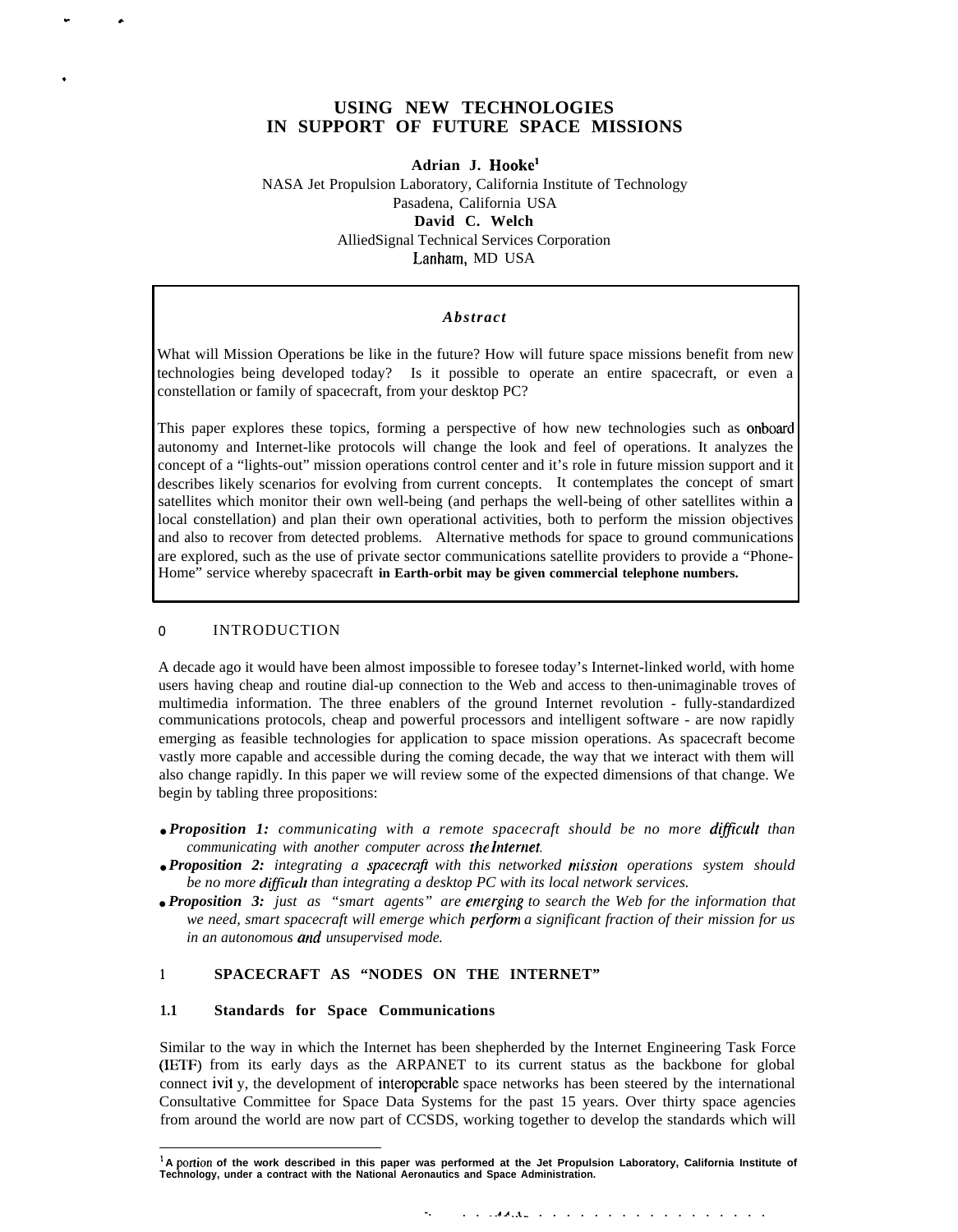allow interoperability across the networks which interconnect spacecraft and their ground systems. The CCSDS technical work (Figure 1) is structured into three main thrusts, each of which is allocated to a panel of experts who develop the standards that can enable a set of flexible mission support services to be emplaced across the agencies:

- 1. *Space Data Transfer Services,* which provide the hi-directional communication of information between the spacecraft and the ground.
- 2. *Space Data Interchange Services,* covering the processing, exchange and archival storage of space mission information products within the user community.
- **3.** *Space Data Cross Support Services,* involving the mechanisms whereby the ground infrastructure owned by each agency can expose its services to other agencies.



**Figure 1: Scope of CCSDS Work**

The current suite of CCSDS standards are in widespread use across the world space community. The CCSDS specifications can be electronically downloaded from the CCSDS Web site or are all available on a single CD-ROM.

## **1.2 Extending the Internet into Space**

. .

The current set of CCSDS standards for Space Data Transfer mainly focus on the techniques required to establish the physical channels which interconnect the spacecraft and the ground (e. g., radio frequencies and modulation mechanisms) and the protocols used to flow data hi-directionally over the space-ground link (e.g., packetized telemetry and telecommand). With the exception of the "advanced orbiting systems" standards that were targeted towards the international Space Station, the CCSDS work has not so far embraced the kind of Internet services that are in widespread use on the ground in the form of FTP, TCP and 1P. This void is currently being filled by the new "Space Communications Protocol Standards" (SCPS) which are mapping the Internet services into the space mission environment. Sitting on top of the current CCSDS packetized telemetry and telecommand protocols, the first wave of the SCPS will provide the stack of standardized capabilities that is shown in Figure 2.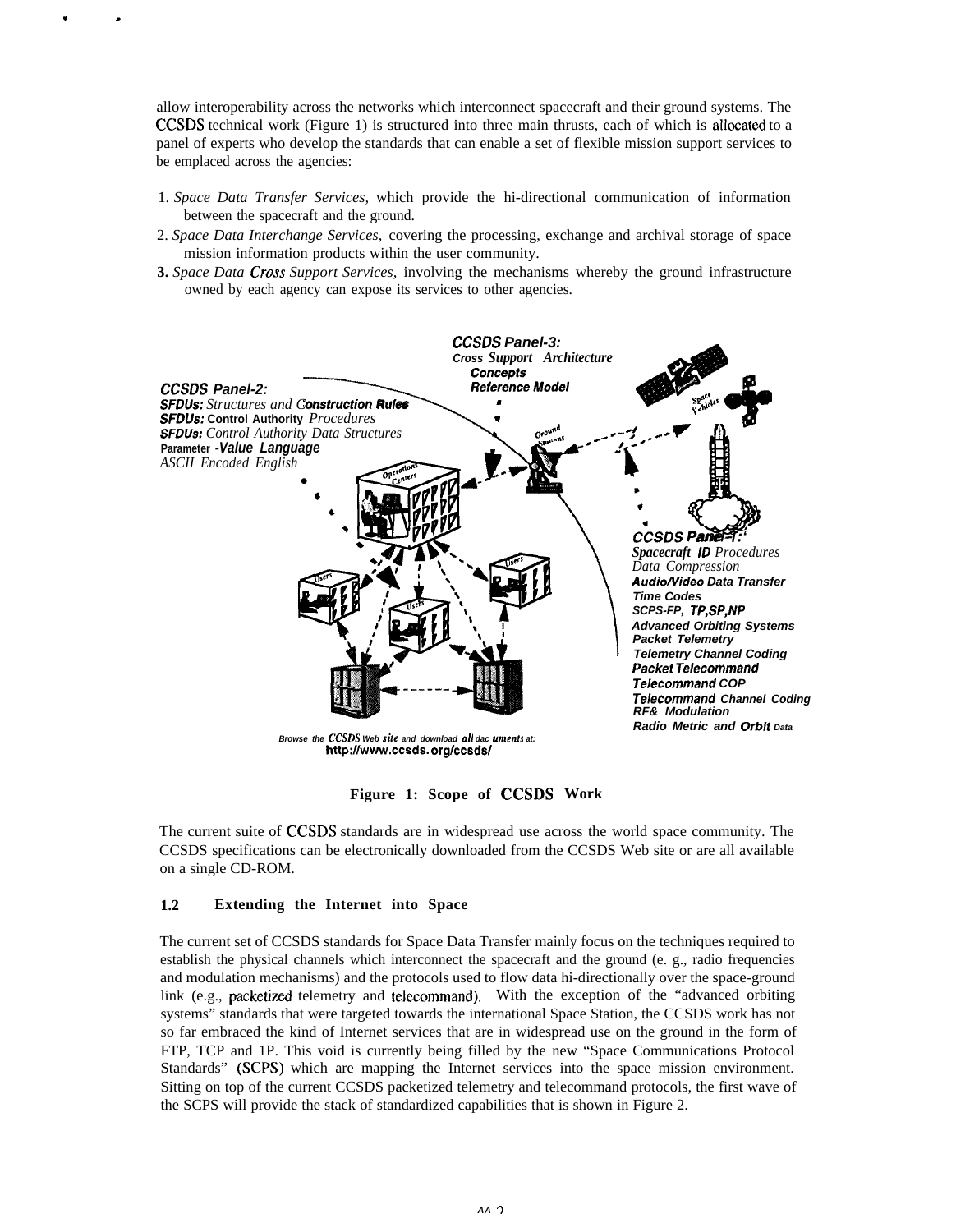

. .

**Figure 2: SCPS-era Space Communications Stack**

The SCPS provide a set of specifications for standardized end-to-end space data transfer covering the following technical areas:

- 1. An efficient file handling protocol (the SCPS File Protocol, or SCPS-FP), which is fully based on **the** Internet File Transfer Protocol (FTP), with key adaptations as required to meet the unique requirements of space.
- **2.** An underlying retransmission control protocol (the SCPS Transport Protocol, or SCPS-TP), which is fully based on the Internet Transmission Control Protocol (TCP) with extensions and modifications required for its efficient operation over the asymmetric, delay and error-prone space communication channels.
- **3.** A data protection mechanism (the SCPS Security Protocol, or SCPS-SP) which assures the endto-end security and integrity of such message exchange, ranging from simple command authentication all the way through full military-quality message encryption. The SCPS-SP is based on several other open protocol developments, but for reasons of communications efficiency it has been tailored to the space mission environment.
- **4.** A scaleable networking protocol (the SCPS Network Protocol, or SCPS-NP) that supports both connectionless and connection oriented routing of these messages through networks containing multiple space data links. While providing the same kind of service as the familiar ground Internet Protocol (1P), the SCPS-NP has been customized to meet unique space needs, including communications efficiency, new constellation routing capabilities and the feature of being able to minimize and tailor the communications overhead to suit the mission application.

When the SCPS are available for widespread operational mission deployment - by the late summer of 1997- they will fill-in some of the missing components of the current CCSDS standards suite and will provide the "feel and flavor" of Internet communications to space mission users who wish to communicate with remote spacecraft. Subsequent variants of the SCPS will extend the reach of the protocols into missions which do not naturally follow the conventional Internet model of "on-line connectivity", such as those with half-duplex communications links and the need to operate in a storeand-forward mode.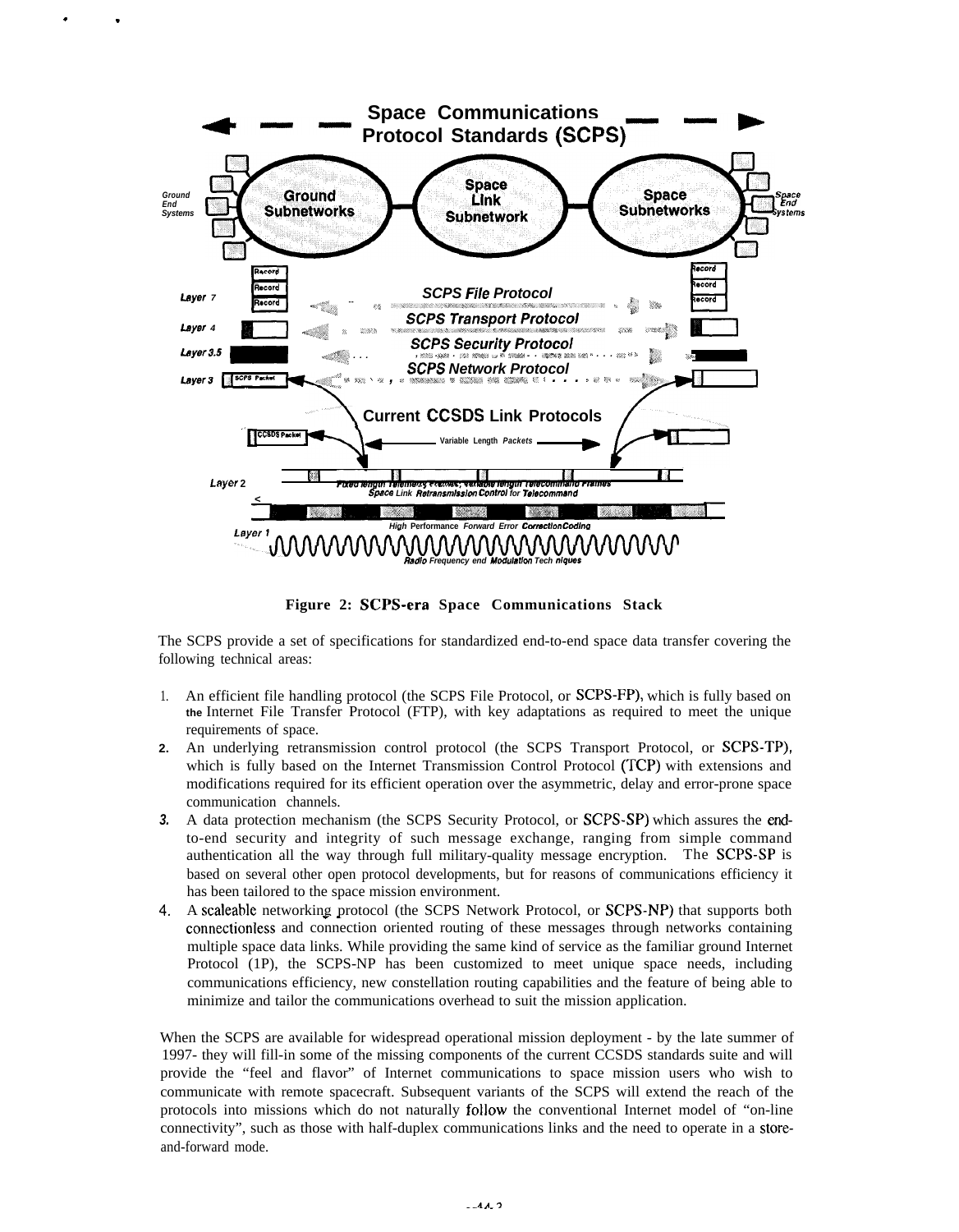# **1.3 The "Plug-'n-Play" Spacecraft**

. .

.

Even with afull-suite of Internet-like communications protocols inplace, integrating a payload with a spacecraft is still a complex and costly proposition. On the other hand, "plug-'n-play" interfaces are commonplace in the commercial market, so why shotddn' t they be developed for spacecraft?

The next wave of standardization will certainly focus on the interfaces which enable distributed systems to be almost automatically integrated. One of the applications of interest and where there is considerable commercial heritage isthatof space mission monitor andcontrol, i.e., the transmission of commands to remote spacecraft and payloads in order to configure them to conduct an operation, and the verification of correct command execution and system response. In recent years, NASA has been working within a "Space Project Mission Operations Control Architecture" (SuperMOCA) research project to study the potential application of factory automation and process control technologies to space missions. In automated factories, the Manufacturing Messaging Specification (MMS) protocol is now in widespread use, for example in automobile plants, where it permits a central shop-floor computer to orchestrate the operations of complex robots and programmable logic controllers as a car body progresses down the line. A derivative of MMS - the Fieldbus Messaging System or FMS - is now gaining fast pickup in chemical plants and refineries where fast-response process control loops must be operated in hazardous environments where power consumption must be minimized in order to avoid explosion. The possibility of using both MMS and FMS for space mission control is tantalizing - perhaps the full-blown MMS for monitor and control of ground systems (such as remote tracking stations) and the skinny FMS version on the spacecraft, thus permitting a single, unified approach to the command and control of complex, highly-distributed systems. It is interesting to note that the FMS architecture (a powerful application protocol running directly over a thin, efficient local link layer protocol) came directly out of early activities in the 1990s when attempts were made to use the MMS protocol over the CCSDS packetized link layer for Space Station control. That early export of space technology into industry may now possibly be re-imported to help lower the cost of space operations.

Eventually, it is hoped to standardized virtually all aspects of routine operations associated with integrating, testing and operating the distributed systems which make up a space mission. Just as no current ground user would seriously contemplate custom-designing the interconnection of computers to perform a business operation, so the future space scientists will be able to focus on the things that **matter - the sensing technology and the science - while being able to ignore** the more pedestrian parts of mission operations.

# **1.4 "Phone Home" Operations**

However, even with plug-n-play interfaces and fully standardized Internet-like communications services such as SCPS running over the current CCSDS packetized telemetry and telecommand capabilities, there is still a need to utilize costly networks of globally-distributed ground data acquisition stations to actually connect to the spacecraft. Even with the new CCSDS cross support services coming into use, communicating with a remote payload is still considerably more complex than just logging onto the Net via a PPP phone call to a local Internet Service Provider.

Fortuitously, the new constellations of satellites which are being deployed to offer mobile personal communications services on a world-wide basis to ground users may also possibly be extended so that they are accessible by other Earth-orbiting spacecraft. A scientific satellite in low, medium or geosynchronous Earth orbit could therefore theoretically be assigned a commercial phone number, and a ground user could place a call to the satellite using regular telephone service - and vice versa. One recent study has proposed flying such a commercial telephone package on the early-1999 launch of a British "Space Technology Research Vehicle" (STRV). This "Phone Home Link for Autonomous Spacecraft Handling" (PHLASH) experiment would equip the STRV (Figure 3) with a transmitter/receiver package that is capable of communicating with the geosynchronous INMARSAT system, allowing hi-directional communications at data rates of approximately 600 bits/second.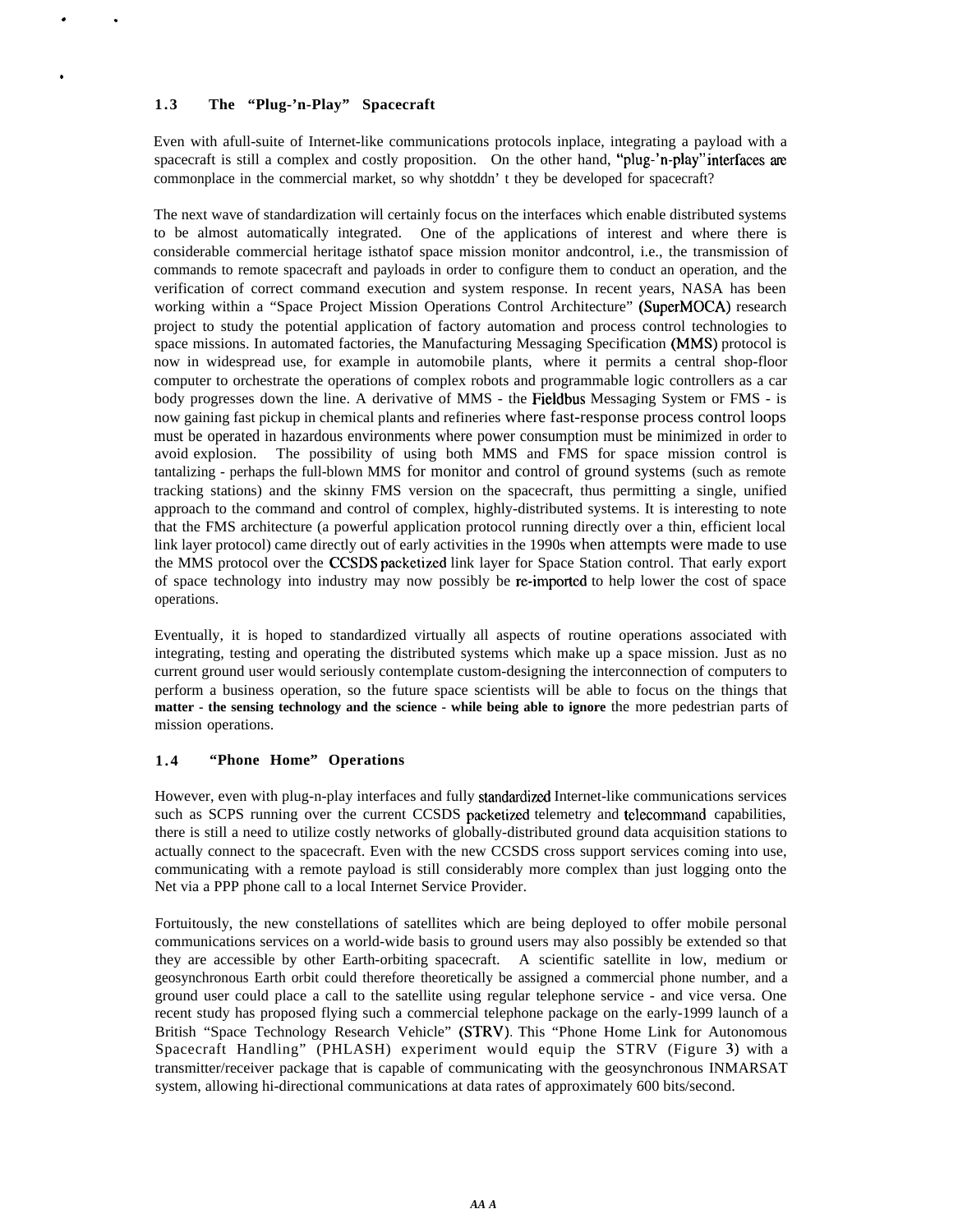

. .

**Figure 3: The PHLASH Concept**

PHLASH is actually a highly integrated concept, since it consists of two parts: an onboard software autonomy experiment, coupled with the phone-call communications capability. Hosted in a powerful onboard processor, an onboard reasoning engine - such as the commercial Spacecraft Command Language (SCL) package that has been proposed for PHLASH - would have access to all key onboard housekeeping telemetry and would therefore be able to make autonomous local control decisions. The results of these decisions (files containing the onboard operations logs) **could then be sent to the ground two** ways over the SCPS stack: over the CCSDS Link protocols and then the S-band TT&C link; or over the INMARSAT telephone link. PHLASH is therefore a "spacecraft within a spacecraft". Future users of such a capability could have the opportunity to interact with the onboard payload outside of the normal constraints of formal ground station tracks, perhaps by tweaking some parameters in order to enhance an upcoming data-gathering pass, or reading-out key measurements to verify successful conduct of a recent session. In some cases it is feasible to think of spacecraft which have only an emergency 1"1'&C link, with most routine operations being conducted over the telephone - just like a Web browsing session today.

In practice, there are technical difficulties with communicating between two spacecraft in different orbits. The problems are tractable if the commercial satellites arc in highly elliptical or geosynchronous orbits, although in these case the communications power requirements on the user satellite increase to handle the path loss. If the commercial satellites and the user spacecraft are in low Earth orbit, Doppler shift may cause problems with signal acquisition and even if this is solved then the view-periods may be quite short - especially since the commercial operators tend to keep their beams tightly focused to conserve power and to avoid interference. Once these problems are solved, the era of "Phone Home" extraterrestrial may rapidly approach reality - in this case extraterrestrial smart autonomous spacecraft could simply place a call back to the control center when they have something to report. The "lights out control center" may therefore be close at hand, where operators are notified by beeper when they are needed - perhaps logging-in to the unattended control center over the Net in order to browse Web pages which have been automatically formatted with current spacecraft status. The supervision of these new space systems, with smart spacecraft appearing to be just "nodes on the Internet", raises interesting questions which will be addressed next.

. . **-...44. %..... . . . . . . . . . . . . . .**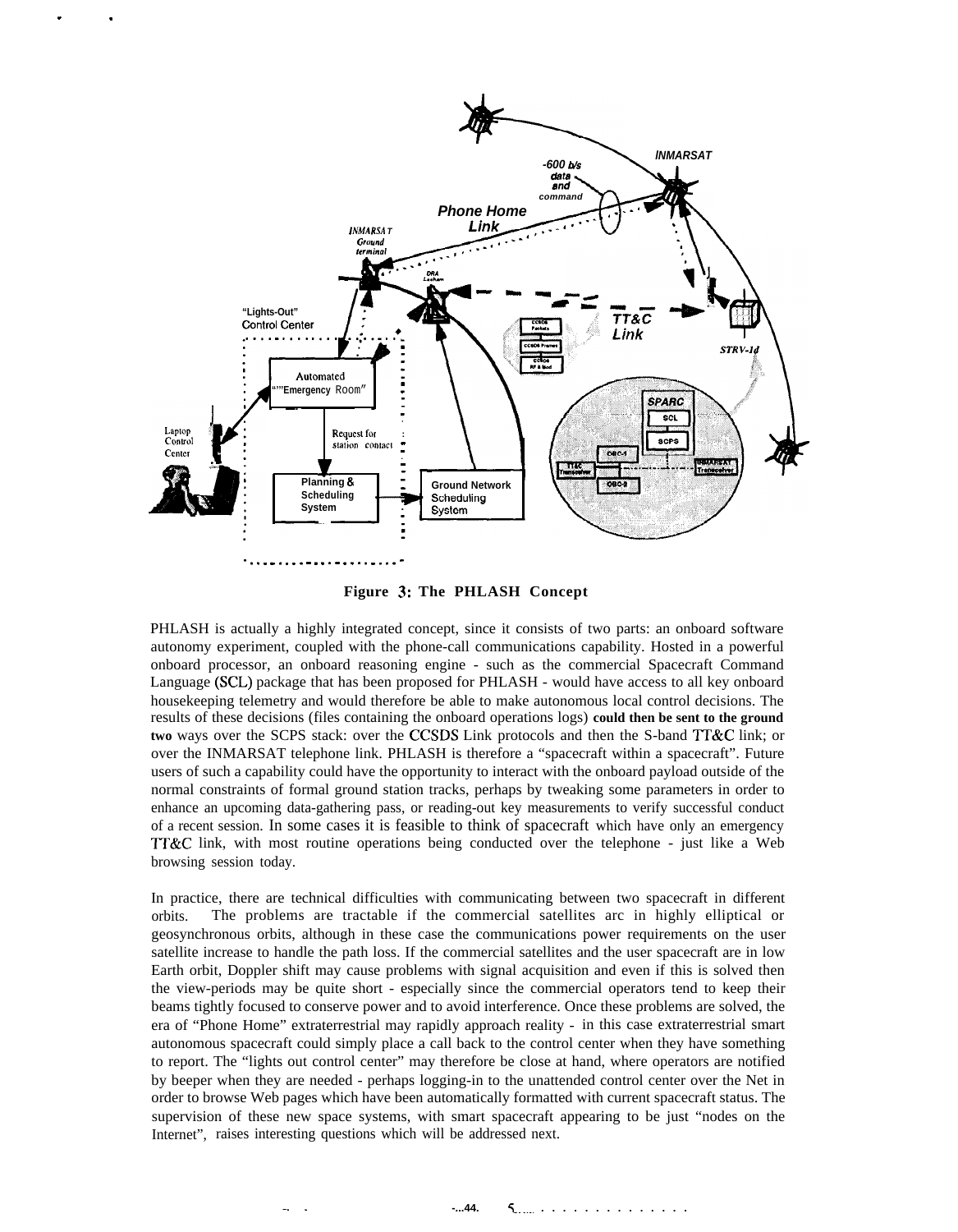# 2. MANAGING AUTOMATION AND AUTONOMY

## **2.1 Components of "Lights-out" Operations**

Automation of a system means that routine decisions of a "reflex" nature are given over to machines, and humans are removed from the decision loops. As the decisions move away from simple reflexes and become more complex and judgmental, then the automated system transitions to an autonomous system which contains its own sophisticated machine reasoning. When thinking about automating a space system, not only must the level of autonomy be determined, but also the allocation of this autonomy between the space and the ground segment. We must also learn how to determine this allocation during the mission conception phase: waiting until the development phase will be to late as the retrofit of autonomy will then result in modifications, workarounds and added labor. Poor selection and allocation of autonomy can actually increase mission cost due to the use of inefficient or excessive automation, often with the result being that the automation is disabled by the operations team so that it doesn't get in the way. And waiting until after launch to deploy autonomy means only one thing - hire more people and develop custom solutions for a spacecraft which will be difficult to modify at best. To investigate these problems associated with moving towards more automated and autonomous systems we will first look at the three major functional areas of spacecraft operations separately, namely: Monitor and Control; Data Processing and Analysis; and Planning and Scheduling. We will then see how these three areas affect each other.

#### *Monitor and Con trol*

Since we have already introduced the PHLASH concept, we start with the mission Monitor and Control function. This function encompasses the transmission of commands, verification of their execution and monitoring of both the health and safety and the performance of the system. Historically, these activities are performed during real-time contacts bet ween the spacecraft and the ground system and are performed under the supervision of human controllers. But new technologies are now allowing computers, both on the ground and in the spacecraft, to assist, and ultimately replace, humans in these routine day-to-day operations. The first level of Monitor and Control is health and safety monitoring, which is a check of the instantaneous status of the system at any point in time. Capabilities such as limit checking of analog telemetry, state checking of discrete telemetry and configuration monitoring have been used for many years to assist human controllers in identifying problems. These have, in essence, enabled detection of errors to which responses are automated by the fact that front-line controllers identify the problem and look up and execute canned procedures to respond to those errors that have been previously identified and call for assistance from **the experts when no response exists.** This familiar "limit and state checking and manual response to errors" mode is still a viable option in many cases, such as satellite integration and testing and short duration missions. But there me currently a number of commercial tools available to assist operations and they provide a number of options for performing these capabilities. These new options include software packages that can suggest responses to take, or even respond themselves by sending commands or executing procedures in order to correct the problem or safe the spacecraft. Also, new products will now allow this function to reside on board the spacecraft, as well as on the ground, thereby minimizing the response time required to react to errors. Note, however, that in this scenario only known errors can be handled. Unknown errors for which canned responses do not exist still require contact with the ground in order to notify the spacecraft experts. This is where a spacecraft "phone home" paging capability could save hours or days of mission data by minimizing or preventing the amount of time spent in a non-nominal or safe-hold configuration without the expense of round-the-clock operational contact with the spacecraft.

The next level of Monitor and Control is performance monitoring. This is the measurement of how well the system is executing over time. In order to do performance monitoring, knowledge of the scheduled operations must bc known in advance. This has been one of the prime contributions that spacecraft controllers have made in the past. By knowing what should be happening (and when) human controllers can determine not only if the spacecraft is healthy, but also if it is doing what it is supposed **to bc doing.** They can also determine whether it is doing these things with the same results as it had last week, or last month, or last year. Performance monitoring therefore requires knowledge of the plan currently being executed, plus signatures and trends of the analog telemetry over time and under differing environmental factors (such as day versus night or summer versus winter). It also requires an expectation of how much data should be received so that an accounting of the transfer of this data from the spacecraft to the end user can bc made.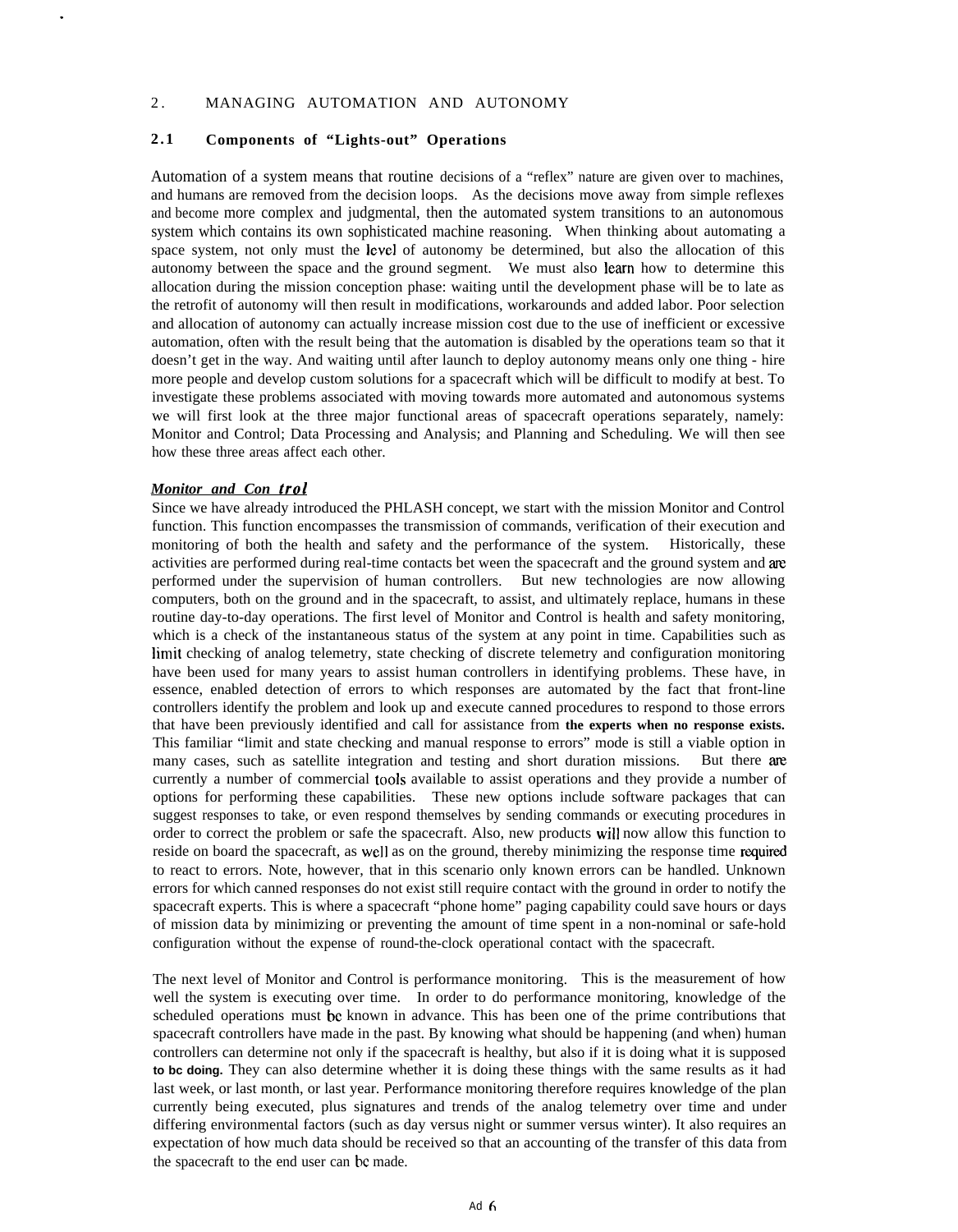#### *Data Processing and A n a lvs is*

**b .**

The Data Processing and Analysis functions have historically been considered to be performed off-line, i.e,, out of the realm of a real-time contact. But both of these functions will benefit greatly from the new Internet-like protocols described earlier, even to the point of allowing an investigator direct interaction with his or her particular experiment. End-to-end file delivery can be assured and the retransmission of missing or corrupted data handled by the communications protocol, without involving human operators, These protocols will also allow files to be stored and forwarded by either the spacecraft or individual on-board instruments in a seamless fashion which will eliminate the need for the ground to perform level zero processing. The files that will be delivered to the end user will look exactly as they did when leaving the instrument or on-board data processing system. New computer technology will also allow more on-board processing and sorting of data so that valuable contact time and bandwidth will not be wasted on transmitting anything but the desired observations. For instance, land imaging satellites could throw away photos containing cloud cover, saving storage and downlink space for the next scheduled observation. Orbit and attitude data processing are other areas where new onboard capabilities are already saving operational expenses. GPS technology will allow instantaneous and precise ephemerides to be available for onboard attitude control and scheduling of activities, including event triggering, orbit maintenance and instrument pointing and observations. GPS technology also eliminates the need to perform tracking activities for the purpose of generating ephemeris for data processing and planning activities on the ground. Increasing capabilities in flight computers now allow trajectory or orbit propagation to be performed on-board, enabling closed loop attitude control and activity scheduling with only periodic ground maintenance.

## *Plannine and Scheduling*

The last major functional area to discuss is that of Planning and Scheduling. This function embraces: the determination and processing of payload inputs from the user community (including response to targets of opportunist y); the handling of engineering special requests, including maneuvers and the performance of anomaly isolation and resolution activities; the scheduling and configuration of event driven activities, such as reconfiguration necessitated by space environmental factors; schedule-driven activities such as communications support; and activities which must be performed on a periodic basis in either absolute or relative time, such as performing a calibration at noon everyday or swapping buffers every four hours until further notice. Work is currently ongoing in such areas as planning agent technology which will allow onboard decision making to be possible. Observational inputs could then conceivably just consist of uploading a file of observation requests, possibly using e-mail or Intemet**like protocols. Anomalies and targets of opportunities** could also be handled by these "smart" agents, which could factor in this need for replanning and rescheduling the mission observations. Requests for resources could be initiated by the spacecraft. These requests could consist of scheduling a ground contact for either data download or contingency support, or requesting that required data files residing on another platform (be it in space or on the ground) be forwarded to the spacecraft. These files could contain future observation lists for use once the current list has expired or could consist of flight software patches which are requested for automatic reload after an onboard computer reset. It is even conceivable that constellations of satellites could have master monitoring satellites which ensure the rest of the constellation continues to perform as expected.

## 2 . 2 **Implications of the "Lights-out" Concept**

"Lights-out operations" has been described as "the fully autonomous routine operation of unmanned satellites". *But what is routine?* Should orbit and attitude maneuvers be considered routine? What about flight software maintenance activities? It becomes apparent that anything not planned for, and therefore not deemed routine, potentially could greatly increase the cost of keeping a mission flying. The most basic problem which will need to be tackled in moving to a lights-out mode is that of populating and maintaining the databases which support automated and autonomous operations. The more sophisticated the system becomes, the more information and interactions that will have to be monitored and controlled. A completely automated mission control center not only has to interact with the spacecraft, but also has to potentially interact with ground stations, communications networks and/or relay satellites which enable connection with the spacecraft. Troubleshooting these interfaces today remains a human function, with voice communication being the primary means of exchanging information. But a fully automated control center needs to be able to handle communication outages and a fully autonomous system must allow for communication between all elements, whether they be on the ground or in space. For instance, a spacecraft which decides it should turn off it's own